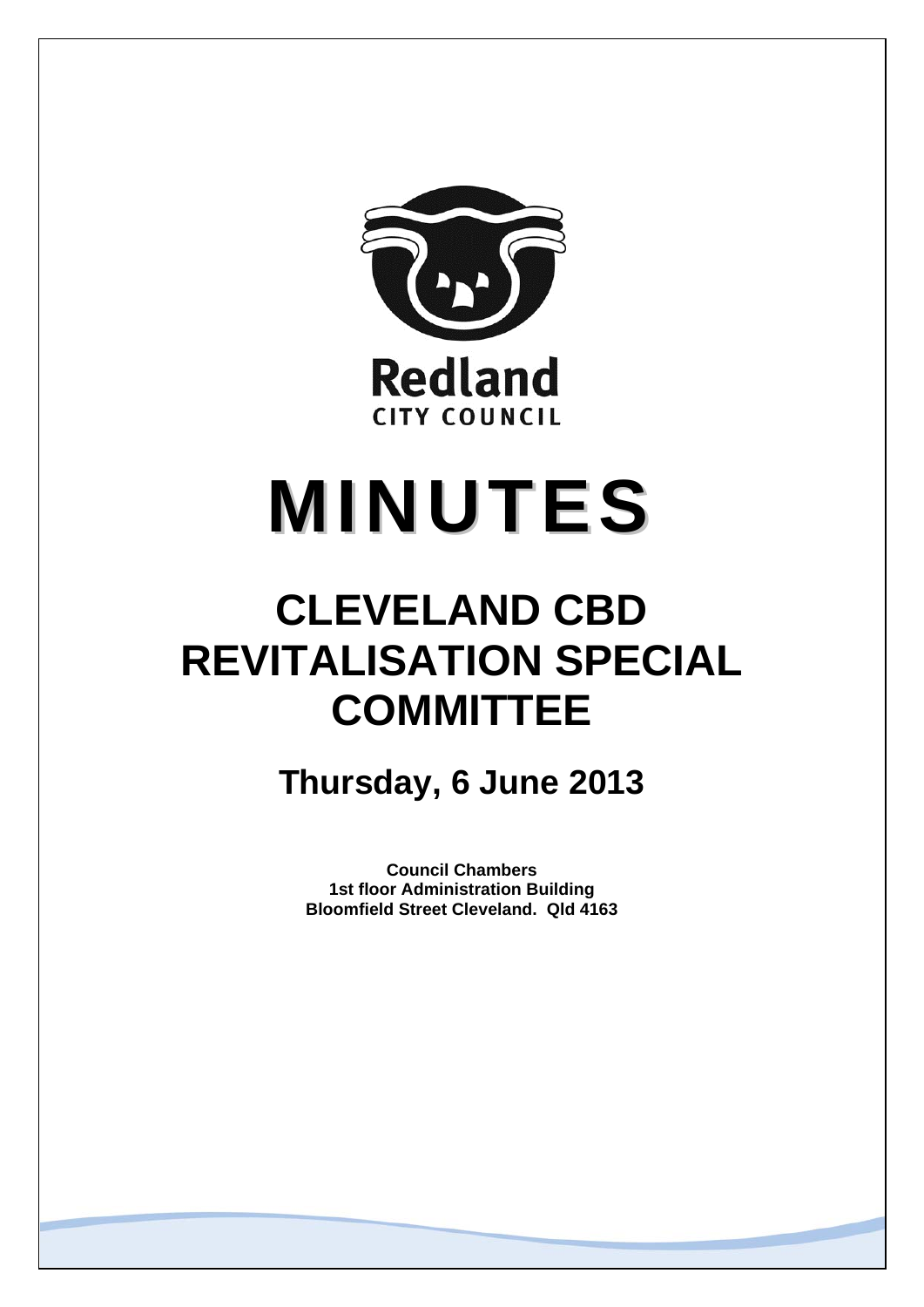### **Table of Contents**

| <b>Item</b>    |     | <b>Subject</b>                                                                                         | Page No |
|----------------|-----|--------------------------------------------------------------------------------------------------------|---------|
|                |     |                                                                                                        |         |
| 1              |     |                                                                                                        |         |
| $\overline{2}$ |     | RECORD OF ATTENDANCE AND LEAVE OF ABSENCE 1                                                            |         |
| 3              |     |                                                                                                        |         |
| 4              |     |                                                                                                        |         |
| 5              |     | <b>DECLARATION OF MATERIAL PERSONAL INTEREST OR</b><br>CONFLICT OF INTEREST ON ANY ITEMS OF BUSINESS 1 |         |
| 6              |     |                                                                                                        |         |
| 7              |     |                                                                                                        |         |
|                | 7.1 | WORK PLAN ACTION A) 4.5 EVENTS INCENTIVES PACKAGE                                                      |         |
|                | 7.2 | CLEVELAND CBD REVITALISATION WORK PROGRAM STATUS                                                       |         |
| 8              |     |                                                                                                        |         |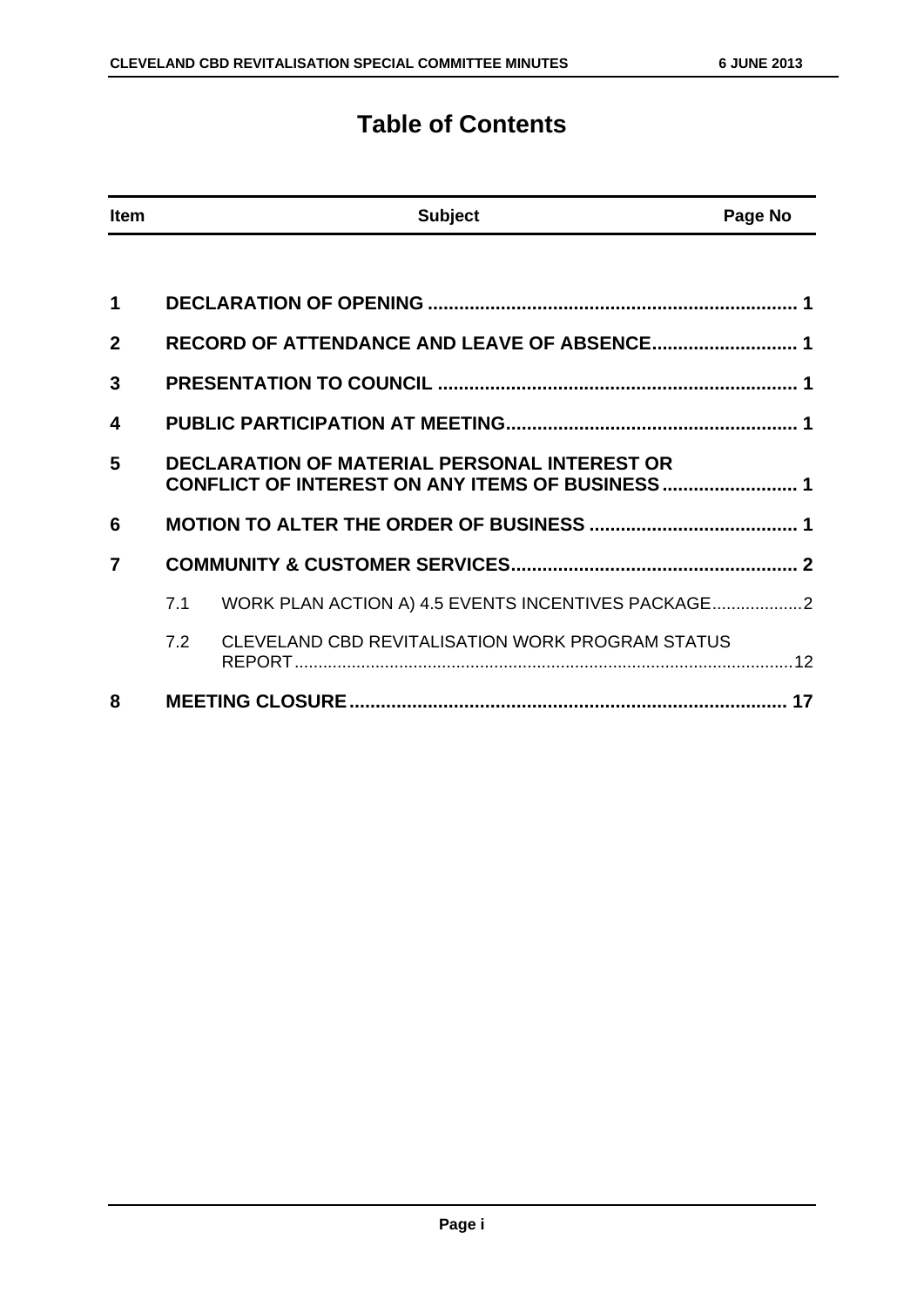#### **1 DECLARATION OF OPENING**

The Mayor declared the meeting open at 9.03am.

#### **2 RECORD OF ATTENDANCE AND LEAVE OF ABSENCE**

| <b>Members Present:</b> |                                                   |
|-------------------------|---------------------------------------------------|
| Cr K Williams           | Mayor                                             |
| Cr C Ogilvie            | <b>Councillor Division 2</b>                      |
| Cr M Edwards            | Councillor Division 5 – entered meeting at 9.50am |
| Cr J Talty              | Councillor Division 6 – entered meeting at 9.08am |
| <b>Cr M Elliott</b>     | <b>Councillor Division 7</b>                      |
|                         |                                                   |

Committee Manager:

Mrs L Rusan General Manager Community & Customer Services

|  | Officers:     |
|--|---------------|
|  | Mr B Lyon     |
|  | Mr N Clarke   |
|  | Mr G Photinos |
|  | 11. DII 1     |

| Mr G Photinos | Manager City Planning & Environment           |
|---------------|-----------------------------------------------|
| Mr D Hunt     | <b>Principal Advisor Economic Development</b> |
| Mr B Macnee   | <b>Group Manager Development Assessment</b>   |
|               |                                               |

**Chief Executive Officer** 

Observers:

| Cr A Beard  | Deputy Mayor and Councillor Division 8 |
|-------------|----------------------------------------|
| Cr P Bishop | <b>Councillor Division 10</b>          |

Minutes:

Mrs J Parfitt **Corporate Meetings & Registers Team Leader** 

**General Manager Organisational Services** 

#### **3 PRESENTATION TO COUNCIL**

A presentation to Committee was given by Mr Mark Jones on 'smart sign' technology, a local loyalty program and fostering new business via an 'incubation' program.

#### **4 PUBLIC PARTICIPATION AT MEETING**

Nil

#### **5 DECLARATION OF MATERIAL PERSONAL INTEREST OR CONFLICT OF INTEREST ON ANY ITEMS OF BUSINESS**

Nil

#### **6 MOTION TO ALTER THE ORDER OF BUSINESS**

Nil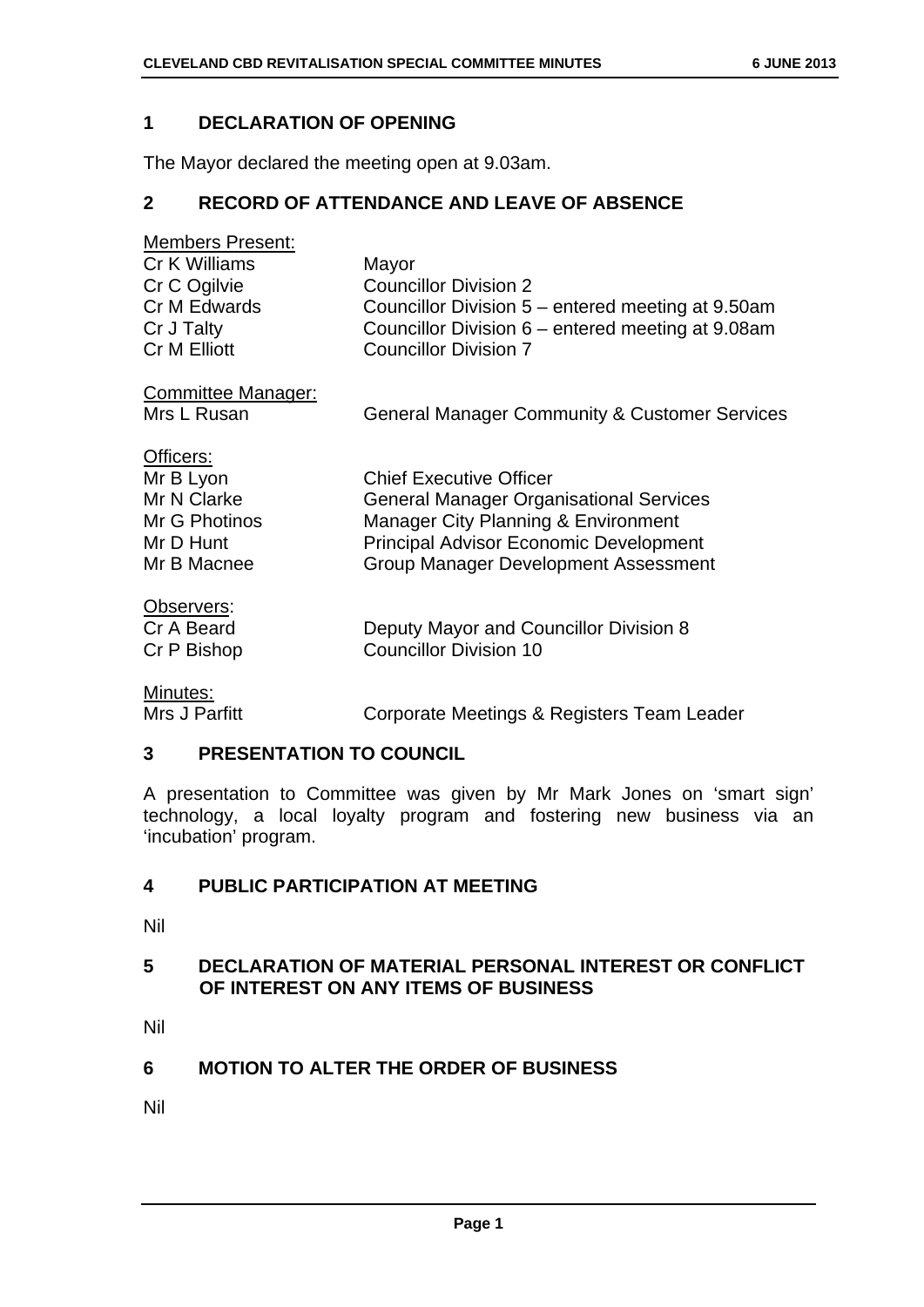#### **7 COMMUNITY & CUSTOMER SERVICES**

#### **7.1 WORK PLAN ACTION A) 4.5 EVENTS INCENTIVES PACKAGE**

**Dataworks Filename: ED Planning: Cleveland CBD Proposed Work Program LUP Projects: Cleveland CBD Project** 

**Customer Services** 

**Responsible/Authorising Officer: Louise Rusan General Manager Community &** 

Author: **Author: Angela Wright Angela Wright Principal Advisor Open Space Planning** 

#### **PURPOSE**

The purpose of this report is to provide an overview of the investigations into the potential for an Events Incentives Package Cleveland CBD (Action Item 4.5).

It has been found that the development of an Events Incentives Package for the Cleveland CBD is warranted due to the amount of planning and approvals currently required to conduct an event.

It should be possible to specify up front Council's requirements thus enabling speedier approvals with reduced red tape.

#### **BACKGROUND**

The Cleveland CBD Work Plan was adopted on 18<sup>th</sup> April 2013.

A breakdown of the Action 4 is provided below

#### **A) Master Plan Implementation - short term actions**

| <b>Item 4. Street Activation</b>                                                                                                           |
|--------------------------------------------------------------------------------------------------------------------------------------------|
| 4.1 Activation of Council buildings at street level e.g. Library Building.                                                                 |
| 4.2 Investigate opportunities for the establishment of a street vendors program. Linked<br>to commercial use of public open space project. |
| 4.3 RPAC activation – built environment at RPAC                                                                                            |
| 4.4 Investigation of night-time activities in the CBD. Empowerment of local businesses<br>to drive investment in the CBD.                  |
| Investigate potential for Events Incentives package. Development of a<br>4.5<br>standardised event management process                      |
| 4.6 Night time activation for events in CBD                                                                                                |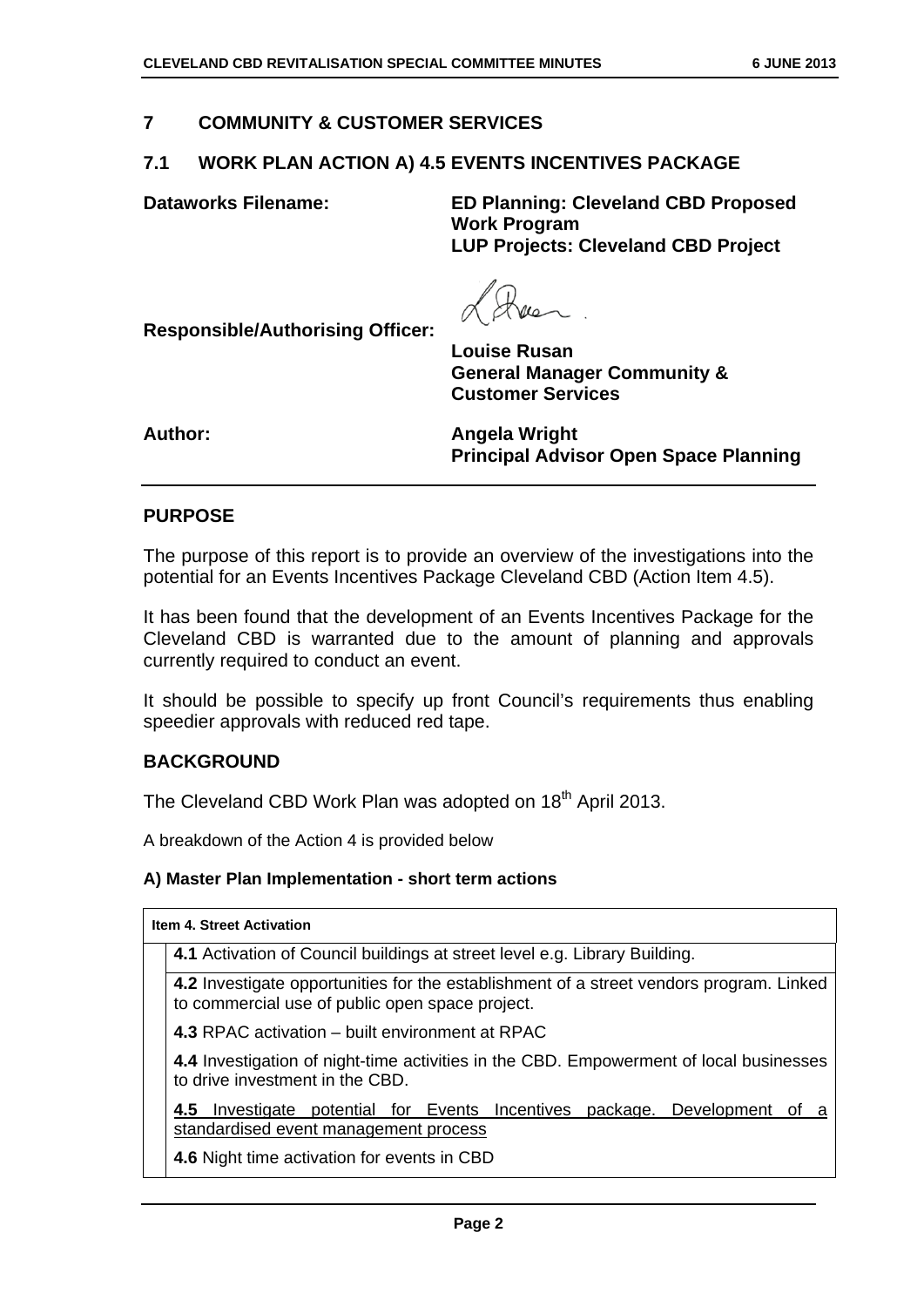#### **ISSUES**

#### **Already in the pipeline -** *Draft - Event Information Kit*

An Event Information Kit has been written by the Health and Environment Unit to provide event organisers with general information about legislative requirements for holding events and an overview of what types of permits, bookings and applications they may need to submit to Council.

The kit has been used to provide an understanding of what aspects of the approval process could be streamlined and included in an incentives package.

The Event Information Kit defines events to include but not limited to: concerts, festivals, markets, community events and organised one-off sporting events.

#### **What we found –** *local laws and permits*

There are two local laws managing events:

#### 1. Local Law 9 Entertainment Venues

The main object of Local Law 9 is to ensure that entertainment venues comply with appropriate standards of health and safety and the amenity of the area in which the entertainment venue is situated is protected. This local law needs to be considered during the preparation of an incentives package.

#### 2. Local Law 20 Commercial Use of Roads

The main object of the Local Law is to regulate soliciting and conduct of business on roads and associated public places. The local law needs to be considered during the preparation of an incentives package.

#### **Red Tape Reduction –** *streamlining the application process*

The draft Event Information Kit outlines a not insignificant number of permits required to hold an event in public and private open space. One of the main objects of Action 4.5 is to investigate the best way to ensure that every event complies with these requirements whilst at the same time streamlining the time it takes Event Organisers to get approvals thus making the event happen on the ground faster.

| Cleveland Town Centre Bookings in the last 12 months |                                                            |                                                                         |
|------------------------------------------------------|------------------------------------------------------------|-------------------------------------------------------------------------|
| Location                                             | Type                                                       | Number                                                                  |
| Footpath                                             | <b>Street Stalls</b>                                       | 3-4 bookings per month<br>13 organisations with street<br>stall permits |
| <b>Cleveland Library</b><br>Square                   | <b>Council Community event</b><br><b>Art Show</b>          | 2                                                                       |
| <b>Town Centre Park</b>                              | <b>Music Show</b><br>Artists/Musician/Street<br>Performers | 4                                                                       |

#### **Current levels of activity in the** *Cleveland Town Centre*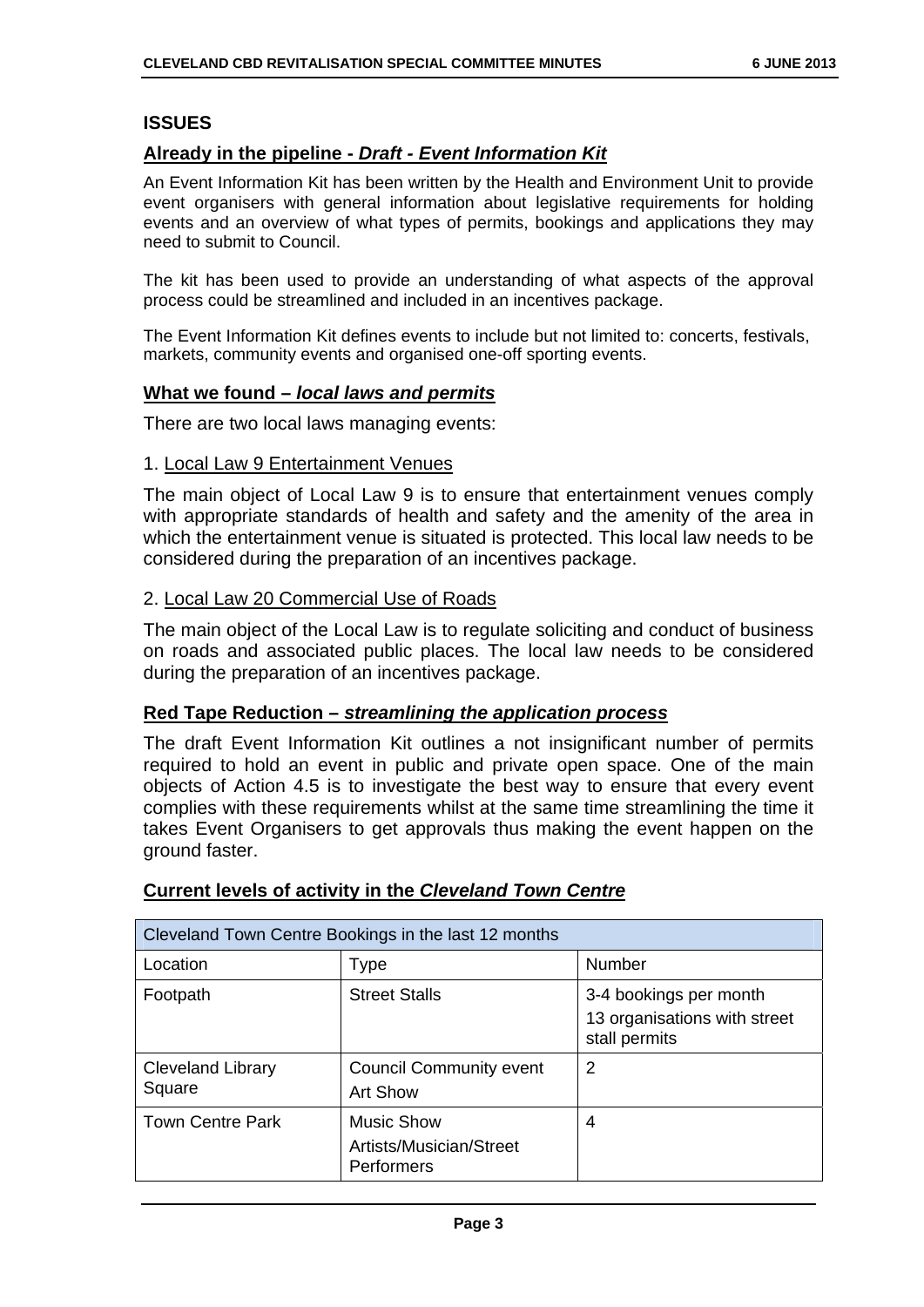| Cleveland Town Centre Bookings in the last 12 months |                       |                     |
|------------------------------------------------------|-----------------------|---------------------|
| Raby Bay Harbour Park   Twilight Markets             |                       |                     |
| Raby Bay Harbour Park                                | Triathlons            |                     |
| <b>Bloomfield Street</b>                             | <b>Sunday Markets</b> | <b>Every Sunday</b> |

#### **Approving events within the RCC framework of the Local Laws and other statutory instruments –** *potential for streamlining for Cleveland CBD*

| <b>Local Law or</b><br><b>Statutory</b><br>requirement                        | <b>Application or plan</b>                              | Suitable for red tape<br>reduction or incentive                                                                                                                                                                                                                                             |
|-------------------------------------------------------------------------------|---------------------------------------------------------|---------------------------------------------------------------------------------------------------------------------------------------------------------------------------------------------------------------------------------------------------------------------------------------------|
| LL9 - Temporary<br><b>Event Application</b>                                   | Application                                             | No - basic information on the<br>event required.                                                                                                                                                                                                                                            |
| LL9 Temporary<br>Event Application -<br>plans                                 | Event site map                                          | Yes – preapproved sites and<br>site maps could be developed<br>for fast tracking.                                                                                                                                                                                                           |
| <b>LL9 Temporary</b><br>Event Application -<br>plans                          | Layout of equipment and other<br>fittings and fixtures  | Yes - preapproved sites and<br>site maps could be developed<br>for fast tracking.                                                                                                                                                                                                           |
| <b>LL9 Temporary</b><br>Event Application -<br>plans                          | <b>Public Liability insurance</b><br>certificate        | No - each Organiser needs to<br>have their own.                                                                                                                                                                                                                                             |
| <b>LL9 Temporary</b><br>Event Application -<br>plans                          | <b>Events Management Plan</b>                           | Yes - a template could be<br>developed with pre-filled details<br>that the organiser has to<br>comply with if they want to be<br>fast tracked.                                                                                                                                              |
| LL9 Temporary<br>Event Application -<br>plans                                 | Liquor licence certificate                              | Maybe - RCC maybe able to<br>hold pre-approved liquor<br>licences over certain sites and<br>supply to the organiser for them<br>to comply with or at least have<br>Council's non-objection<br>endorsement letter for pre-<br>approved sites readily available<br>in the incentives package. |
| LL9 and the Food<br>Act 2006 Temporary<br><b>Event Application -</b><br>plans | <b>Temporary Food business</b><br>application - licence | No – important the organiser<br>completes this to ensure Food<br>Safety Standards.                                                                                                                                                                                                          |
| LL 20 Outdoor<br><b>Dining Permit</b>                                         | Permit                                                  | No - basic information on the<br>event required.                                                                                                                                                                                                                                            |
| LL 20 Outdoor                                                                 | Site dimensions, site features,                         | Yes - RCC could prepare                                                                                                                                                                                                                                                                     |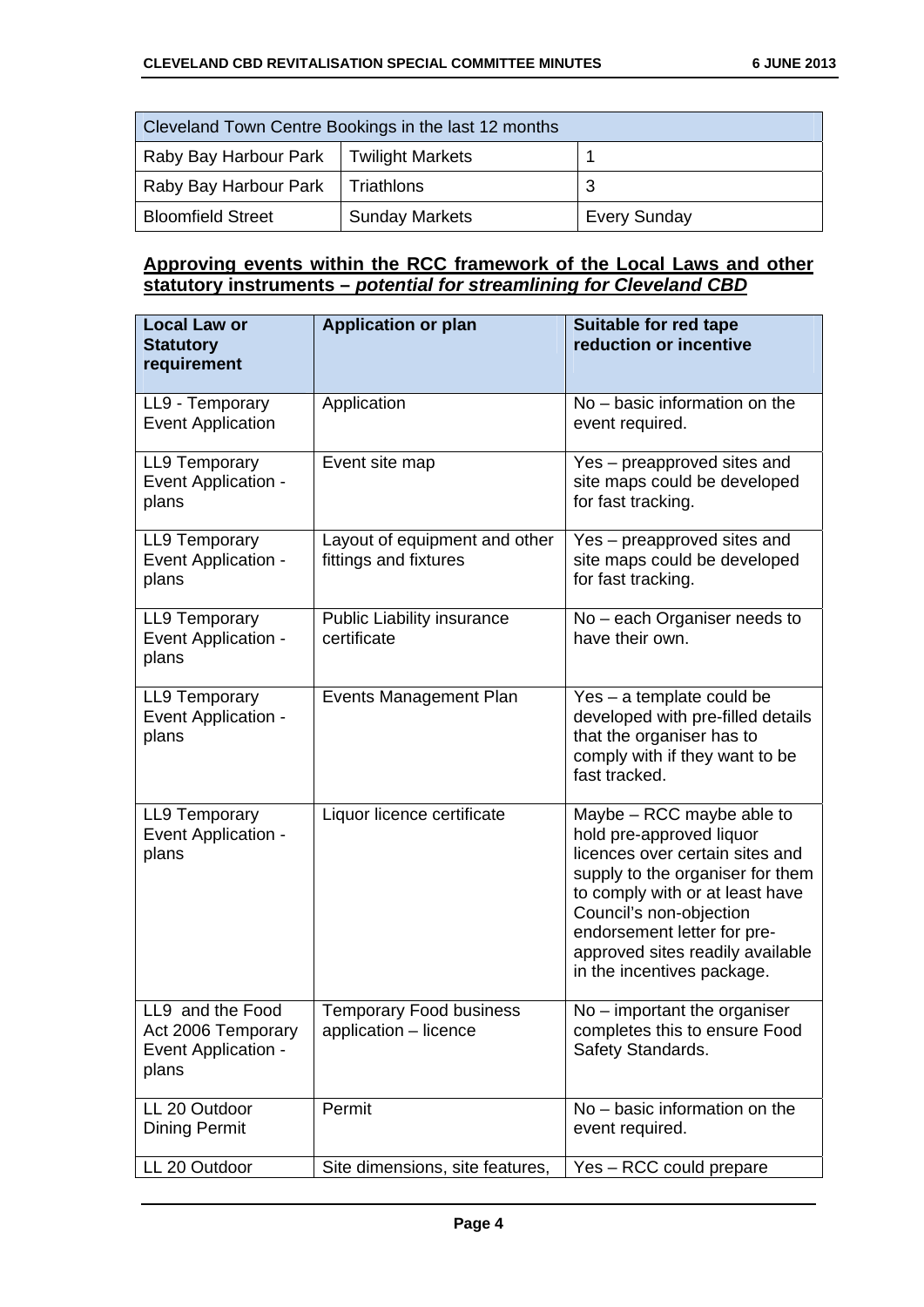| <b>Local Law or</b><br><b>Statutory</b><br>requirement               | <b>Application or plan</b>                                                             | Suitable for red tape<br>reduction or incentive                                                                                                                                                                                                   |
|----------------------------------------------------------------------|----------------------------------------------------------------------------------------|---------------------------------------------------------------------------------------------------------------------------------------------------------------------------------------------------------------------------------------------------|
| Dining Permit - plans                                                | topography and services,<br>adjoining features and<br>constraints, proposed layout     | these details and provide to an<br>organised for a fast tracked<br>application.                                                                                                                                                                   |
| LL <sub>9</sub>                                                      | <b>Emergency Management Plan</b>                                                       | Yes – at preapproved sites a<br>plan and site maps could be<br>developed for use by the<br>organiser and fast tracking<br>approval.                                                                                                               |
| LL <sub>9</sub>                                                      | <b>Risk Management</b><br>Assessment                                                   | Maybe - RCC could prepare<br>sample risk management<br>assessments for small, medium<br>and large low, medium and<br>high risk events - those typical<br>of what RCC would be wanting<br>to support and encourage in<br>the Town Centre.          |
| <b>Transport Operations</b><br>(Road Use<br>Management) Act<br>18995 | <b>Traffic Management Plan</b>                                                         | Yes-RCC could prepare traffic<br>management plan for<br>preapproved site for small,<br>medium and large events -<br>those typical of what RCC<br>would be wanting to support<br>and encourage in the Town<br>Centre.                              |
| <b>LL20</b>                                                          | A Parking and Pedestrian<br>Management Plan                                            | Yes-RCC could prepare traffic<br>management plan for<br>preapproved site for small,<br>medium and large events -<br>those typical of what RCC<br>would be wanting to support<br>and encourage in the Town<br>Centre.                              |
| Police Powers and or<br><b>DTMR</b>                                  | Temporary Road Closures -<br>signage, public notices,<br>application, letter box drop, | Yes-RCC could prefill<br>temporary road closure<br>documentation and signage for<br>preapproved sites for small,<br>medium and large events -<br>those typical of what RCC<br>would be wanting to support<br>and encourage in the Town<br>Centre. |
| <b>Electrical Safety Act</b><br>2002                                 | Testing and tagging                                                                    | <b>No</b>                                                                                                                                                                                                                                         |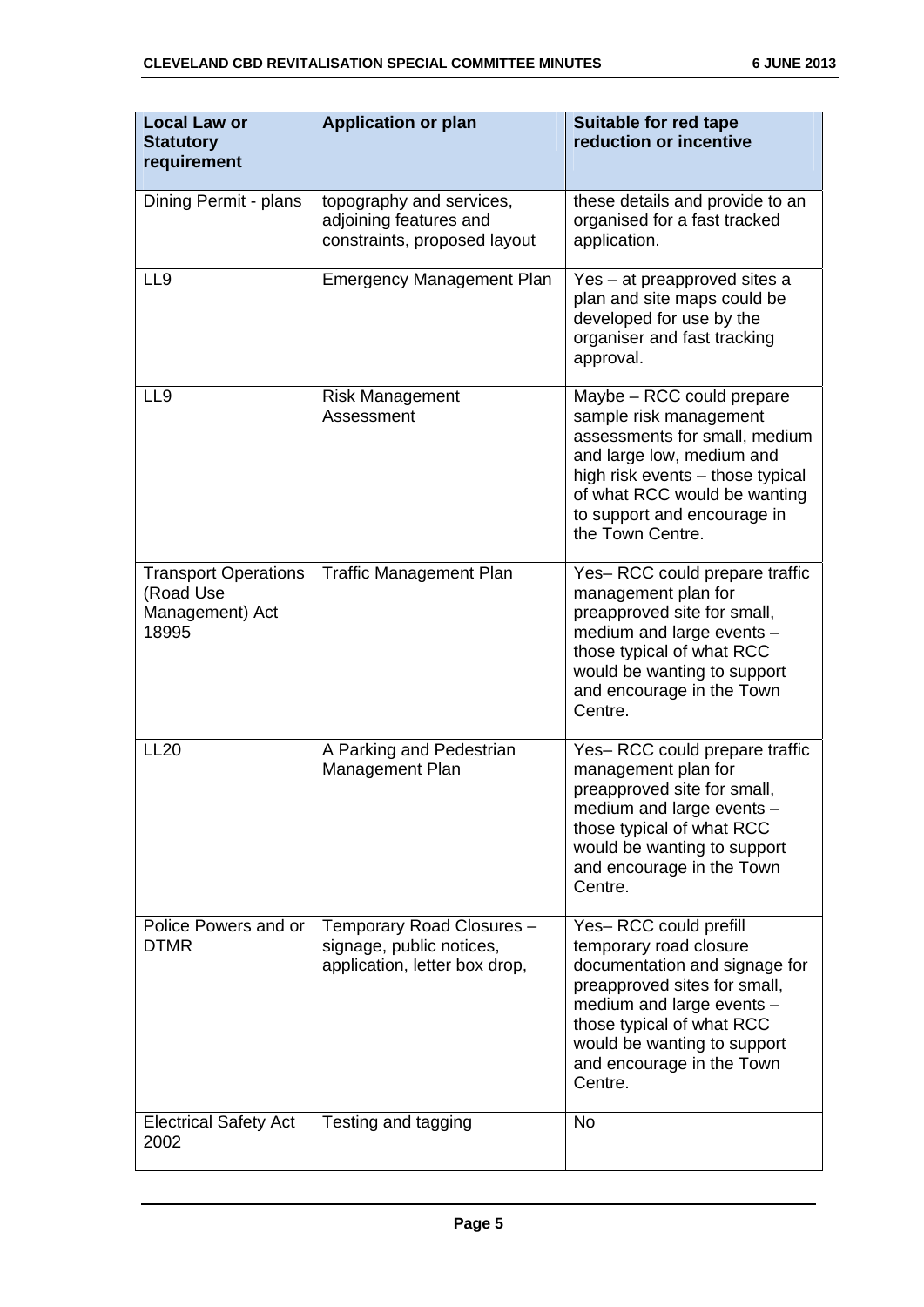| <b>Local Law or</b><br><b>Statutory</b><br>requirement                    | <b>Application or plan</b>                                                             | Suitable for red tape<br>reduction or incentive                                                                                                                                                                                       |
|---------------------------------------------------------------------------|----------------------------------------------------------------------------------------|---------------------------------------------------------------------------------------------------------------------------------------------------------------------------------------------------------------------------------------|
| <b>Petroleum and Gas</b><br>(Production and<br>Safety) Regulation<br>2004 | <b>Gas System Compliance</b><br>Certificate                                            | <b>No</b>                                                                                                                                                                                                                             |
| <b>Explosives</b><br>Regulation 2003                                      | Site specific safety<br>management plan                                                | Maybe – for pre-approved sites<br>and for fast tracking a plan<br>could be developed by a<br>qualified person for inclusion in<br>an incentives package.                                                                              |
| Building Act 1975 -<br>temporary building<br>and structure                | <b>Development Permit</b>                                                              | No - larger structures should<br>not be pre-approved this is to<br>ensure utmost safety.                                                                                                                                              |
| Environment<br>Protection Act 1994                                        | <b>Noise</b>                                                                           | Yes – at pre-approved site and<br>for fast tracking specific<br>conditions could be developed<br>and agreed to by the organiser.                                                                                                      |
| Local Law 2 (Animal<br>Management)                                        | Use of animals                                                                         | <b>No</b>                                                                                                                                                                                                                             |
| Environment<br><b>Protection (Waster</b><br>Management)<br>Regulation     | <b>Toilet facilities</b>                                                               | $No -$ toilets must comply $- a$ list<br>of suppliers of compliant<br>portable toilets could be<br>supplied in incentives package<br>and no relaxation on the<br>number of toilets for events<br>should be made.                      |
| Local Law 11 Control<br>of Signs                                          | Signage approval form -<br>banners, flags, sponsorship<br>signage, information signage | Yes – a preapproved signage<br>package could be developed<br>and used by organisers for a<br>fast tracked application, pre-<br>approved sites could have their<br>own approved signage<br>locations, the form could be<br>pre-filled. |
| <b>Model Local Laws</b>                                                   | Draft Subordinate Local Law<br>No 1.12 (Operation of<br><b>Temporary Events)</b>       | Further<br>reduction<br>red<br>tape<br>measures are being considered<br>within the review of the local<br>laws.                                                                                                                       |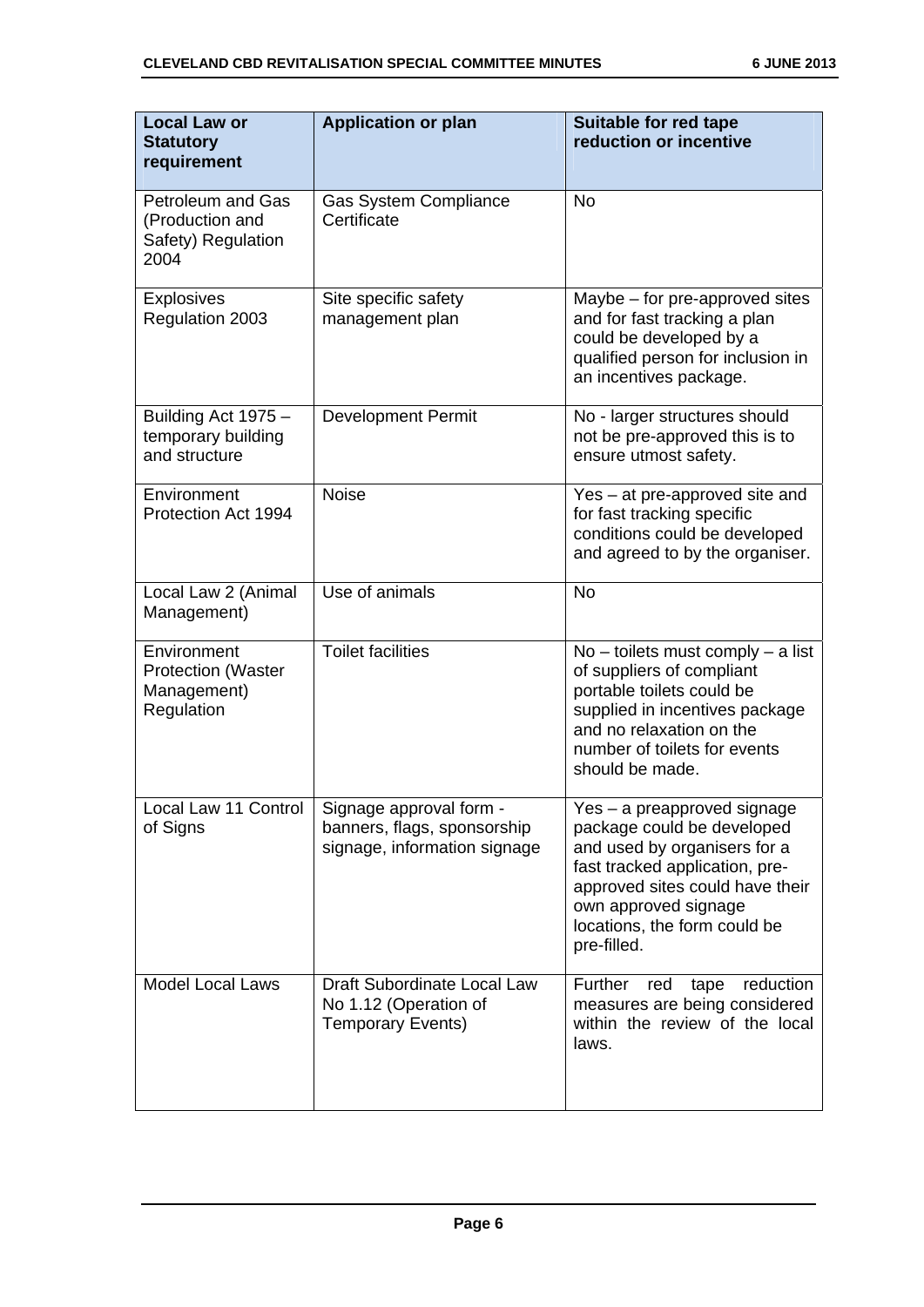#### **Other event organising issues**

A number of issues were reported during the investigations including;

- Liability sometimes there are blurred lines between what is understood to be Council's liability and what the event organiser is liable for particularly when Council has to get involved in the event organising during an approval process, the event is held on RCC property or the street or other privately owned buildings are used in the event (light show, hanging or displaying).
	- o An incentives package should include clear information on who is liable for what.
	- o It should be made clear to an event organiser if Council is to be a partner, a sponsor or just the approval agency.
- Fees and Charges are currently in place for events that use public open space.
	- o Potential for an incentives package to include reduced fees.
- Road Closures can cause major headaches when they are required on both State and Local roads
	- o A streamlined application would be one where only local roads were involved in the event and only local roads were requiring closing. This would be recommended in the incentives package.
- Approving unusual requests from time to time approval for events will be required that Council has not dealt with before.
	- o Components of an incentives package may be useful for these types of events but it is likely that time and effort will be needed to approve unusual events and that they won't be able to be fast tracked.
- Event Management Plans often do not provide the detail required to give fact approval and as such a system to improve the quality of event management plans should be considered.
	- o An incentives package would provide a template for an events management plan with all the issues that need to be addressed particularly to secure a fast tracked approval. Some examples of completed ones would be provided.

#### **Need for a checklist**

There are a myriad of requirements for events and it has been noted that Council is not able to provide a checklist of all the stages and permits. An incentives package will include a checklist so that organisers can quickly and easily see all the requirements.

#### **Events Incentive Framework –** *with the aim of streamlining processes*

A framework of incentives to be offered to Event Organisers should be developed.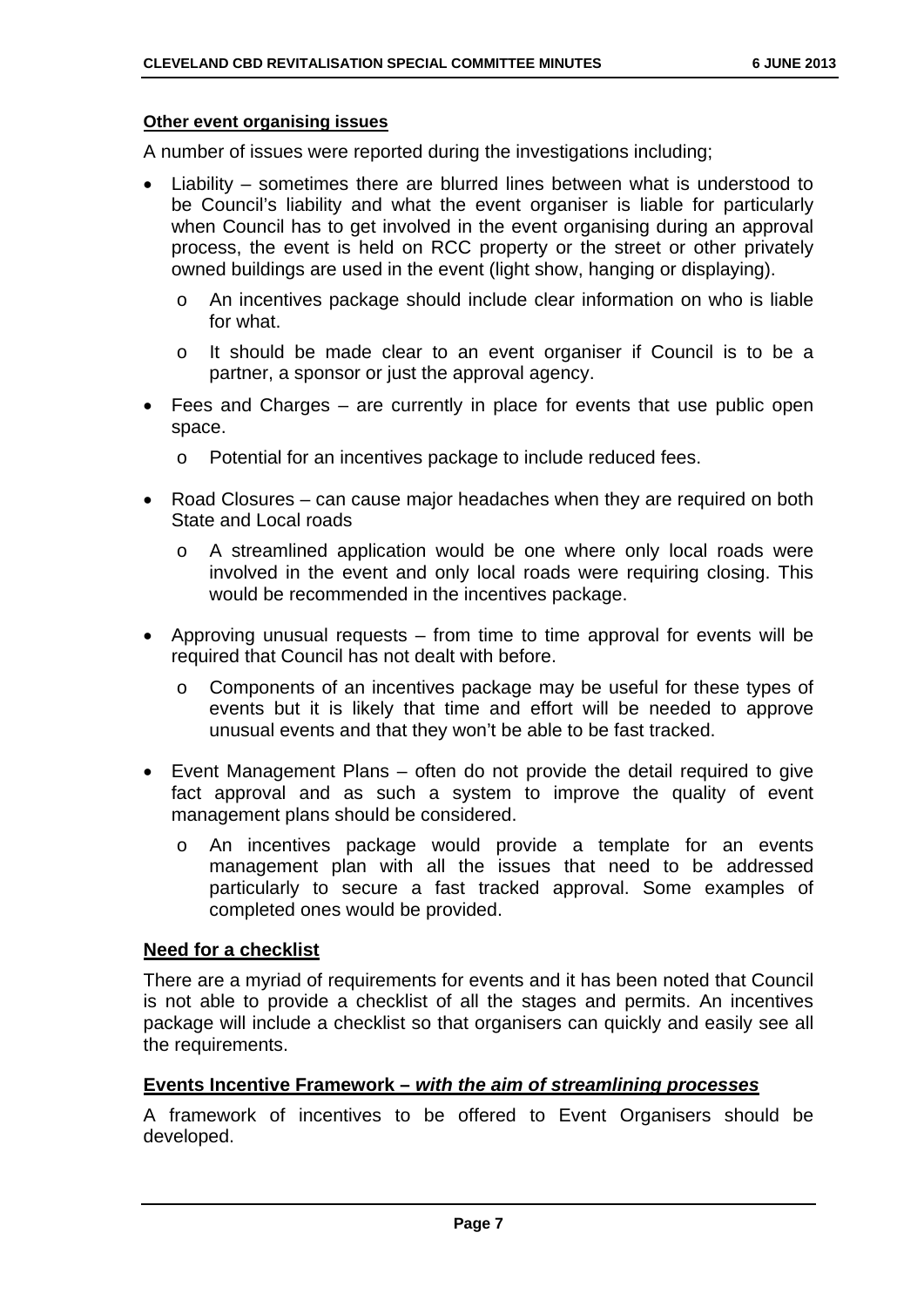The ideas within the framework require further investigation and costing to ensure events meet local law and statutory requirement and they are economically viable and will deliver an activated and more vibrant Cleveland Town Centre.

#### *The framework:*

- 1. Identify specific suitable sites in the Town Centre for events, activations and installations.
- 2. Undertake a public open space commercial use assessment at each of the sites.
- 3. Pre-approve these sites for future events.
- 4. Prepare plans and templates for each pre-approved site: e.g.
	- A site plan, event management plan, traffic management plan, parking and pedestrian plan.
	- A template letter for application for a temporary road closure.
	- Signage templates: lost children, lost property, road closures, first aid.
- 5. Provide assistance in completing a Risk Management Plan.

#### *Additional ideas:*

- 6. Prepare register of qualified first aid officers.
- 7. Consider having a bank of or access to electrical equipment for hire to event organisers that is already tested and tagged.
- 8. Consider wavering the cost of electricity if using a Council power box
- 9. Prepare a register of vendors who already hold a temporary food business licence.
- 10. Prepare a site specific fireworks safety management plan.
- 11. Consider free provision of extra rubbish bins
- 12. Consider free access to Butt Out facilities.
- 13. Consider a subsidy on the hire of the cost of portable toilets.
- 14. Prepare a sponsorship package for cash and inkind support for Cleveland Town Centre event organisers perhaps along these lines:
	- Level 1- Individual (not incorporated),
	- Level 2 Community Group (not incorporated),
	- Level 3 Community Organisation (incorporated),
	- Level 4 Small Business.
	- Level 5 Large Business,
	- Level 6 Event Organisers and Promoters.
	- Level 7 Redland City Council.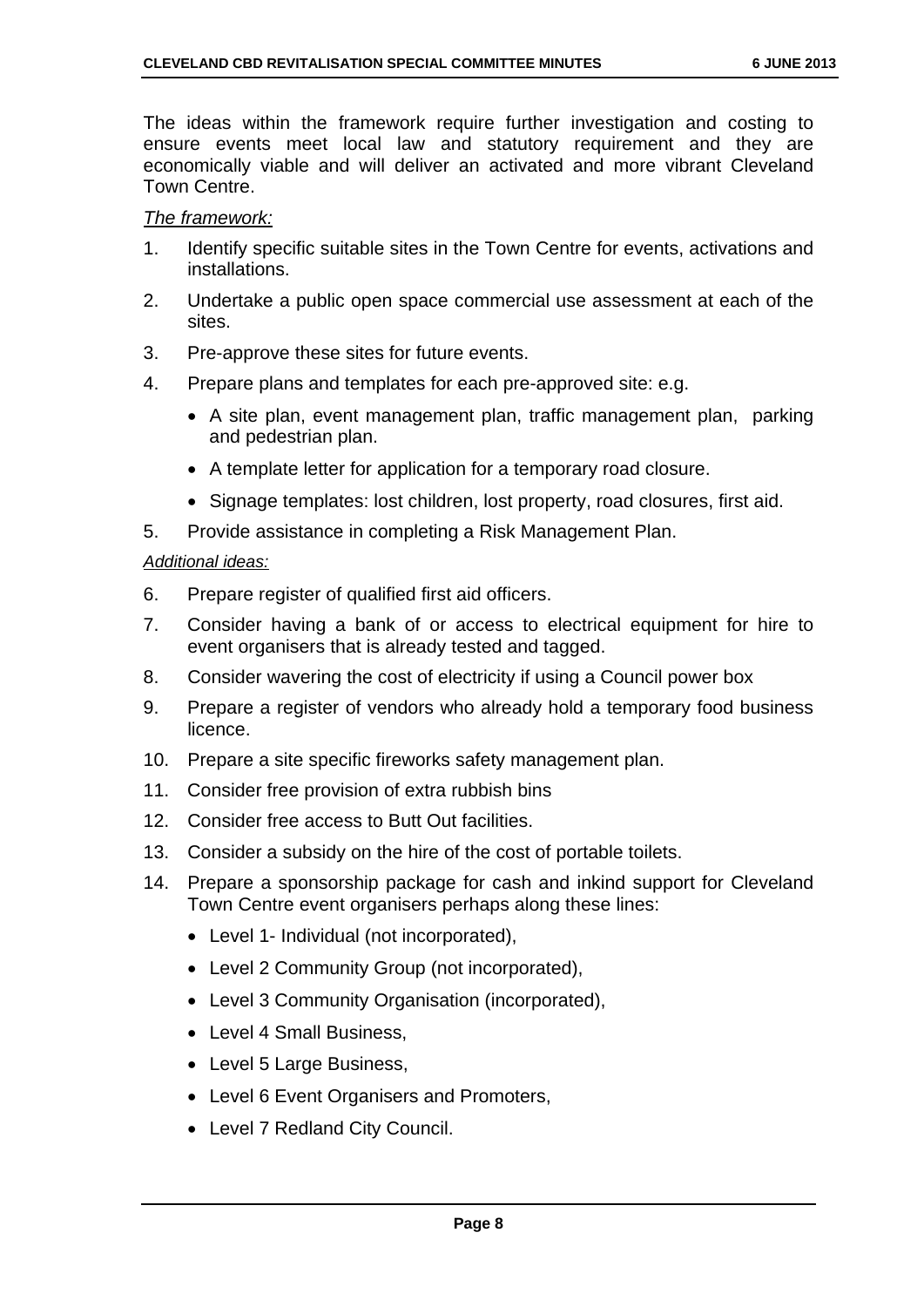#### **STRATEGIC IMPLICATIONS**

There could be more events and activations on the street and in the parks if an incentives package is put together and marketed.

#### **Legislative Requirements**

Nil

#### **Risk Management**

The following actions should be undertaken to ensure all risk management issues associated with preparing an events incentives package for streamlining and fast tracking event approvals include:

- Undertake a site assessment for each preferred event space,
- Prepare a risk management plan for each preferred event space,
- Categorise events into size, scale and risk types
- Determine a range of events that should be incentivised in the Cleveland Town Centre for approval and fast tracking.

#### **Financial**

Investigate the current fee structure to determine if fees are a barrier to holding events.

Consider a possible fee reduction for inclusion in an incentives package for preferred events for approval and fast tracking.

Consider Cleveland CBD events subsidy or sponsorship.

#### **People**

The following work units are currently part of the booking and approval system of Council. The incentives package is not going to recommend changes to this structure or ask for additional resources to implement. The essence of the fast tracking and incentives system would be to streamline the workload for everyone involved.

- Bookings for events in parks are handled by the Sport and Facilities Unit,
- Permits for events in parks are handled by the Health and Environment Unit,
- Permits for events in other locations are handled by the Health and Environment Unit,
- Regular events are also conducted by the Communications Group, the Creative Arts Unit, the Strengthening Communities Unit and Library Services.

#### **Environmental**

Environmental issues addressed during the site assessment phase (see above in Risk Management).

#### **Social**

Social issues addressed during the site assessment phase (see above in Risk Management).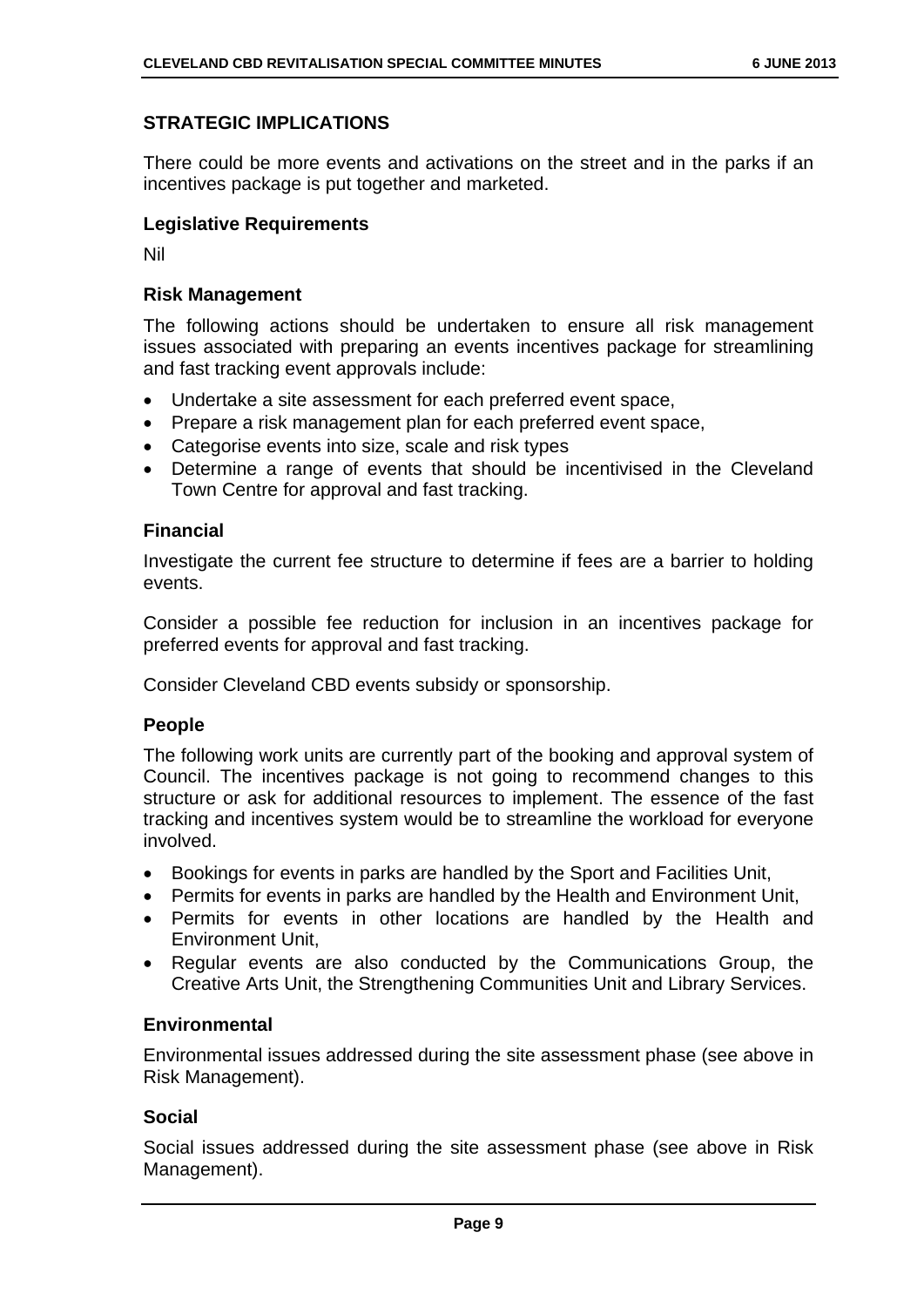#### **Alignment with Council's Policy and Plans**

Aligned with Council's adopted Cleveland CBD Revitalisation Work Plan under the section A) Master plan Implementation – short term actions, Item 4, Street Activation, Item 4.5

#### **CONSULTATION**

The following work groups where consulted during the preparation of this report:

- 1. Health and Environment Unit Officers,
- 2. Local Laws Officers,
- 3. Sport and Facilities Unit Officers,
- 4. Trish Dobson from Cleveland Buzz,
- 5. Jim Gleeson from Plan C (Urban Designers and Planners),
- 6. Principal Advisor Strategic Economic Development,
- 7. Principal Advisor Corporate and Democratic Governance,
- 7. City Planning and Environment Group Officers.

#### **OPTIONS**

That Council resolve as follows:

- 1. That Redland City Council supports the development of an Events Incentives Package for the Cleveland CBD;
- 2. That the Events Incentives Package is developed using the following framework;
	- a. Identify specific suitable sites in the Town Centre for events, activations and installations;
	- b. Undertake a public open space commercial use assessment at each site;
	- c. Pre-approve these sites for future events;
	- d. Prepare plans and templates for each pre-approved site: e.g.
		- i. A site plan, event management plan, traffic management plan, parking and pedestrian plan;
		- ii. A template letter for application for a temporary road closure;
		- iii. Signage templates: lost children, lost property, road closures, first aid;
		- iv. Provide assistance in completing a Risk Management Plan;
- 3. That other incentives are researched and developed for inclusion in the package; and
- 4. That a report is brought back to the Cleveland CBD Revitalisation Committee for finalisation and adoption of the Cleveland CBD Events Incentive Package.

#### **ALTERNATE OPTIONS**

- 1. To vary the Officer's Recommendation.
- 2. To reject the Officer's Recommendation.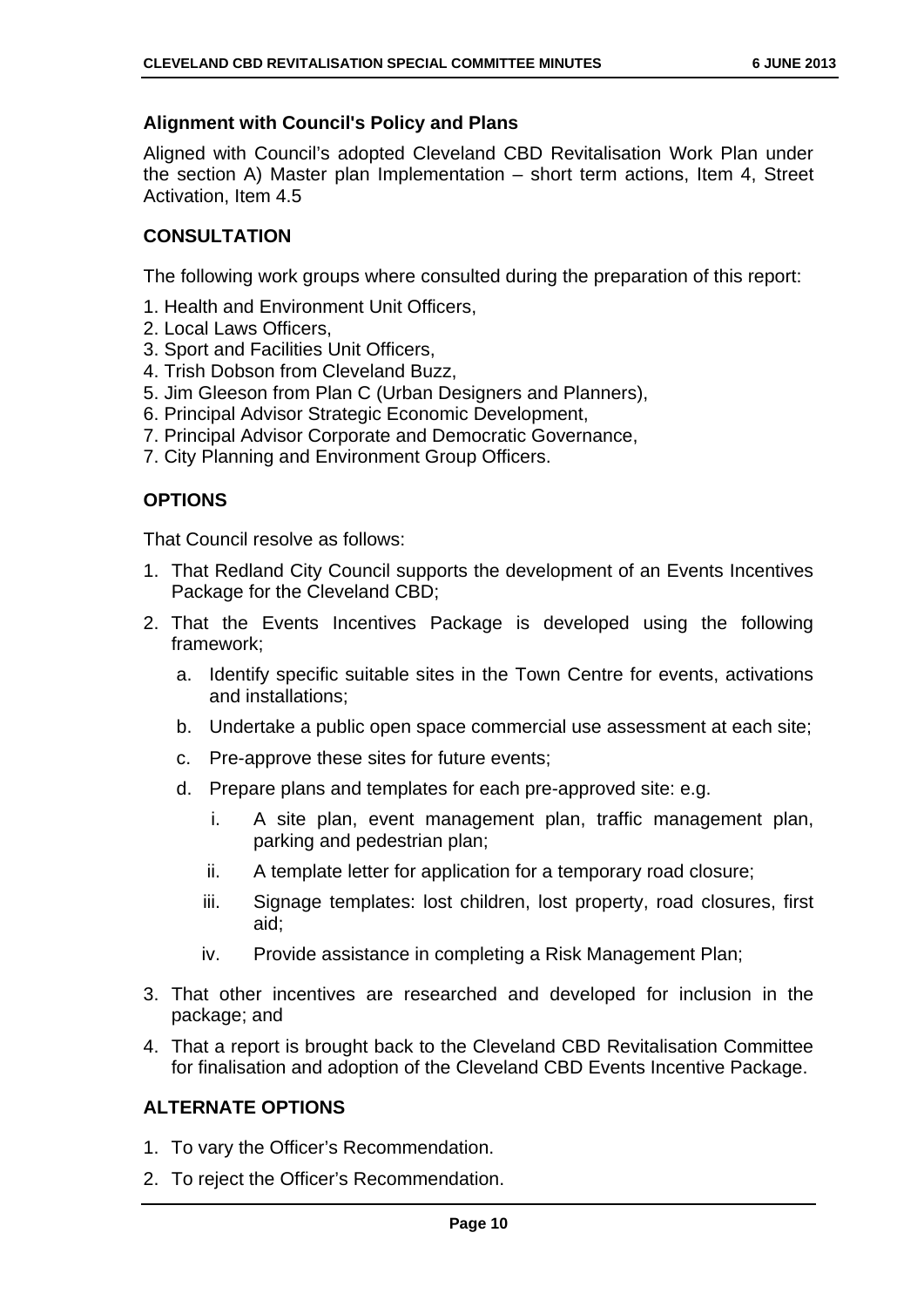#### **OFFICER'S/COMMITTEE RECOMMENDATION**

**Moved by: Cr C Ogilvie Seconded by: Cr J Talty** 

**That Council resolve as follows:** 

- **1. That Redland City Council supports the development of an Events Incentives Package for the Cleveland CBD;**
- **2. That the Events Incentives Package is developed using the following framework;** 
	- **a. Identify specific suitable sites in the Town Centre for events; activations and installations;**
	- **b. Undertake a public open space commercial use assessment at each site;**
	- **c. Pre-approve these sites for future events;**
	- **d. Prepare plans and templates for each pre-approved site: e.g.** 
		- **i. A site plan, event management plan, traffic management plan, parking and pedestrian plan;**
		- **ii. A template letter for application for a temporary road closure;**
		- **iii. Signage templates: lost children, lost property, road closures, first aid;**
		- **iv. Provide assistance in completing a Risk Management Plan;**
- **3. That other incentives are researched and developed for inclusion in the package; and**
- **4. That a report is brought back to the Cleveland CBD Revitalisation Committee for finalisation and adoption of the Cleveland CBD Events Incentive Package.**

**CARRIED**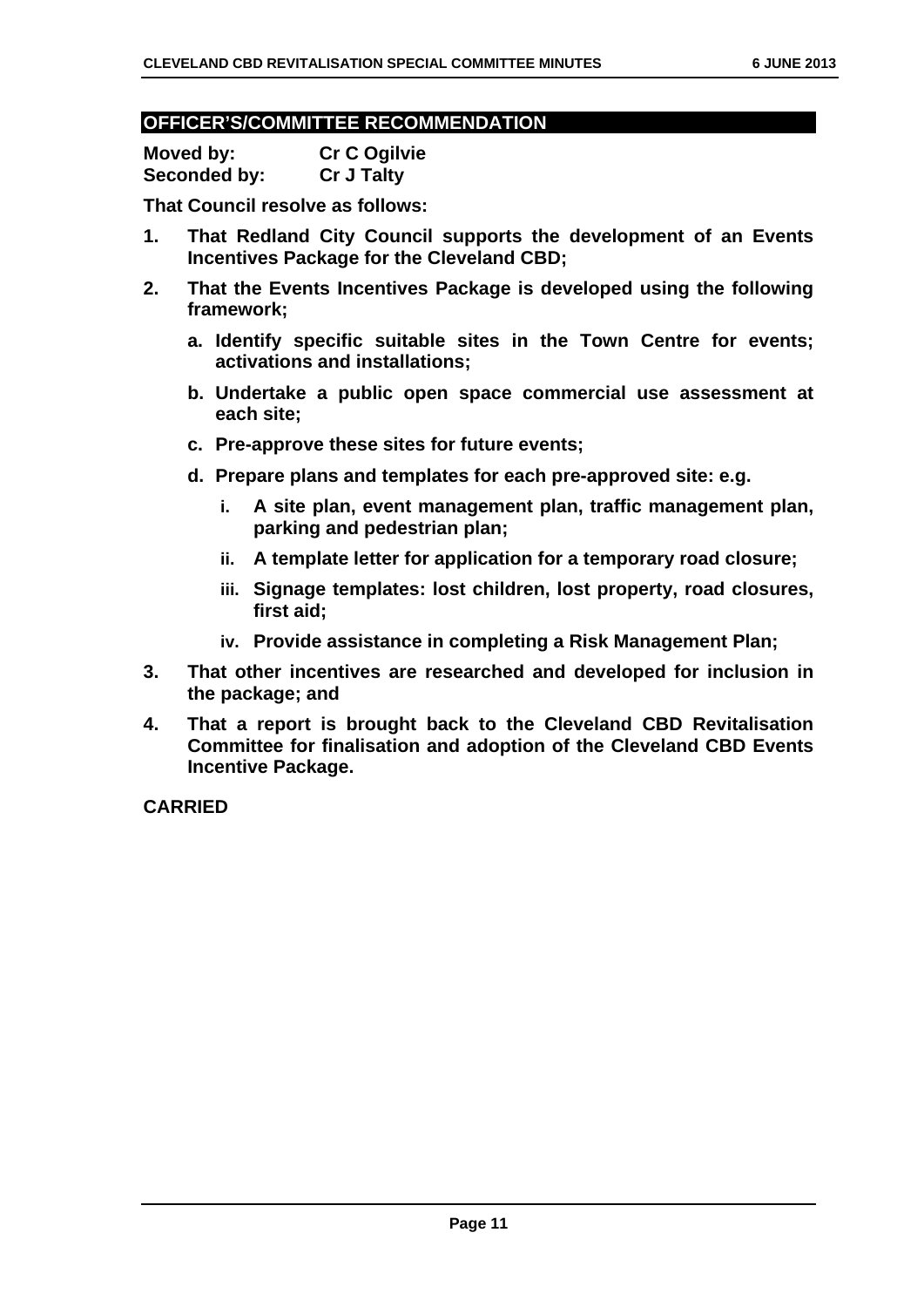#### **7.2 CLEVELAND CBD REVITALISATION WORK PROGRAM STATUS REPORT**

**Dataworks Filename: ED Planning: Cleveland CBD Proposed Work Program LUP Projects: Cleveland CBD Project** 

**Attachment: Cleveland CBD Revitalisation Strategy Work Plan - Status Report**

**Responsible/Authorising Officer:** 

**Louise Rusan General Manager Community & Customer Services** 

Author: **Author: Angela Wright Principal Advisor Open Space Planning** 

#### **PURPOSE**

The purpose of this report is to provide an update on the progress of the implementation of the Cleveland CBD Revitalisation Work Plan.

#### **BACKGROUND**

Council resolved on the General Meeting on 1<sup>st</sup> May 2013 to:

- 1. Endorse the Cleveland CBD Revitalisation Work Plan subject to budget deliberations and ongoing monitoring and review;
- 2. Add to current work program:
	- a) Outcomes of Item 1.1 *(CBID)*;
	- b) In current events, consideration of the Black Swamp
- 3. Bring back to all future Cleveland CBD Revitalisation Committees, the work program including scorecard tracking and progress reporting.

The Cleveland CBD Revitalisation Work Plan highlights 4 key work program areas which will assist with delivering outcomes for the Cleveland CBD Revitalisation Committee. The four work programs are:

- A. Master Plan Implementation short term actions;
- B. Management of Cleveland CBD Development Incentives Program;
- C. Economic Analysis incorporating Council land investigations and Council land requirements; and
- D. Project Management and Governance.

The Cleveland CBD Revitalisation Work Plan seeks to balance the need to deliver short and medium term improvements in the CBD (for example streetscape improvements) while undertaking further technical and feasibility studies to facilitate the long-term future release of Council land (valued at \$20m).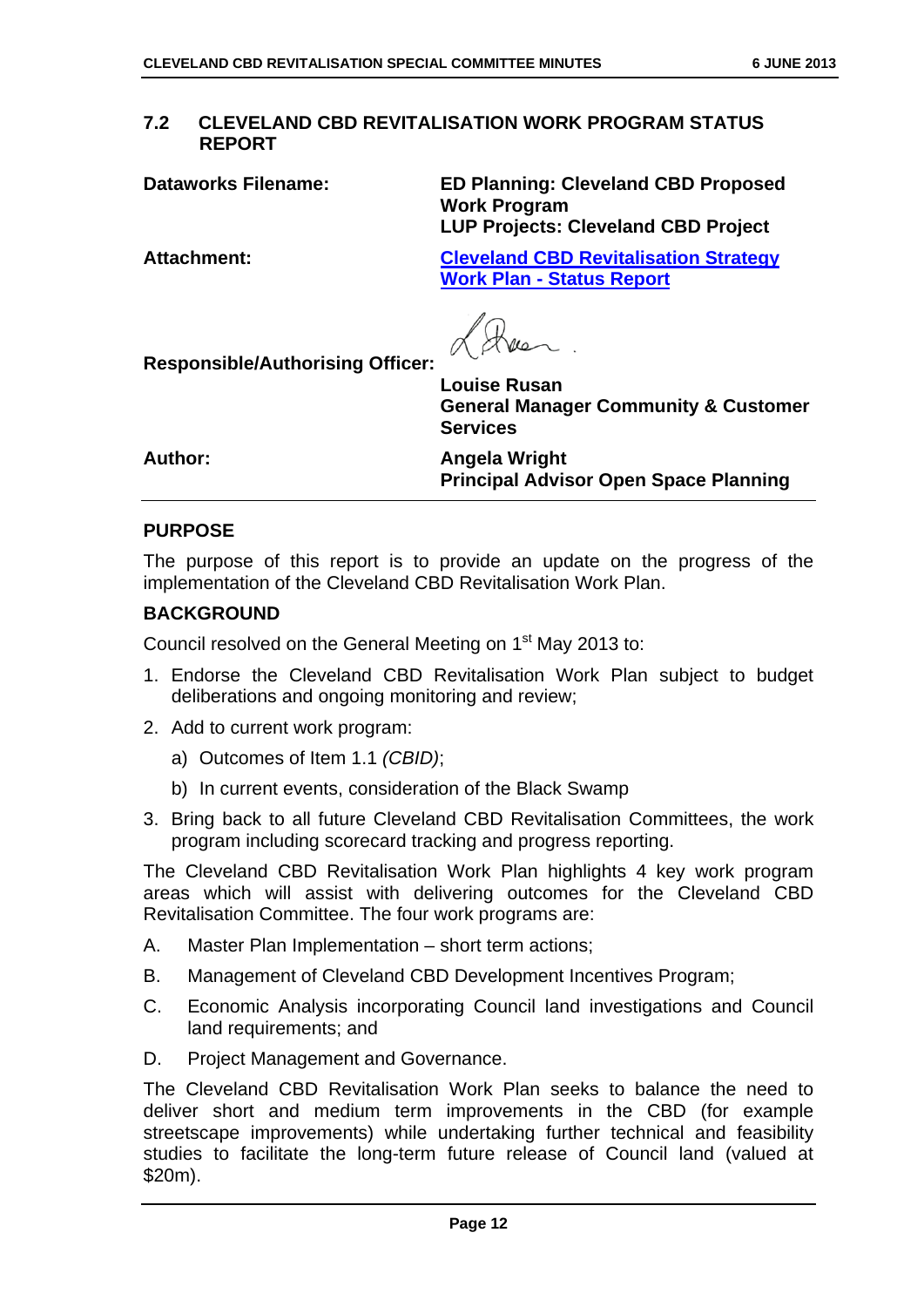As well as defining key work programs, the draft Work Plan also identifies a range of events and facilities that are currently held within or are in close proximity to the Cleveland CBD. As part of the Cleveland CBD Revitalisation Committee and Project there is scope to consider how Council can assist with attracting more people to these events and encouraging greater use of these facilities.

#### **ISSUES**

#### The Scorecard Approach

A scorecard tracking using the traffic light symbols has been used in the attached status report.







**Progressing well meeting objectives, on budget on time** 

**Progressing but requires constant monitoring** 

**Caution not meeting planned objectives, budget or time.** 

#### Progress on Actions

Since commencement of the Work Plan the following progress has been made on the initial 39 actions:

- 18 actions are progressing well meeting objectives and on budget and on time.
- 11 actions have commenced and are progressing and require monitoring.
- 10 actions have not commenced and are mostly long term actions

Milestones

#### **A) Master Plan Implementation - short term actions**

- **1.4** Re-establishing a visual link between the library square and harbour.
- Onsite meetings held with City Spaces to discuss and prioritise improving the visual links between Library Square and Raby Bay Harbour Park and Middle Street through to RPAC
- Some pruning to occur before the end of 2012/2013
- **2.1** Implement actions and initiatives aimed at increasing the number of people visiting the Cleveland CBD. Actions to be considered include free Wi-Fi proposal within the library square area (already subject to separate project bid), painting program for private buildings, activation of vacant shop fronts, etc.
- Providing free Wi-Fi into the Cleveland Library is a 2013/2014 budget bid by Library Services.
- The bid does not include extending the service into Library Square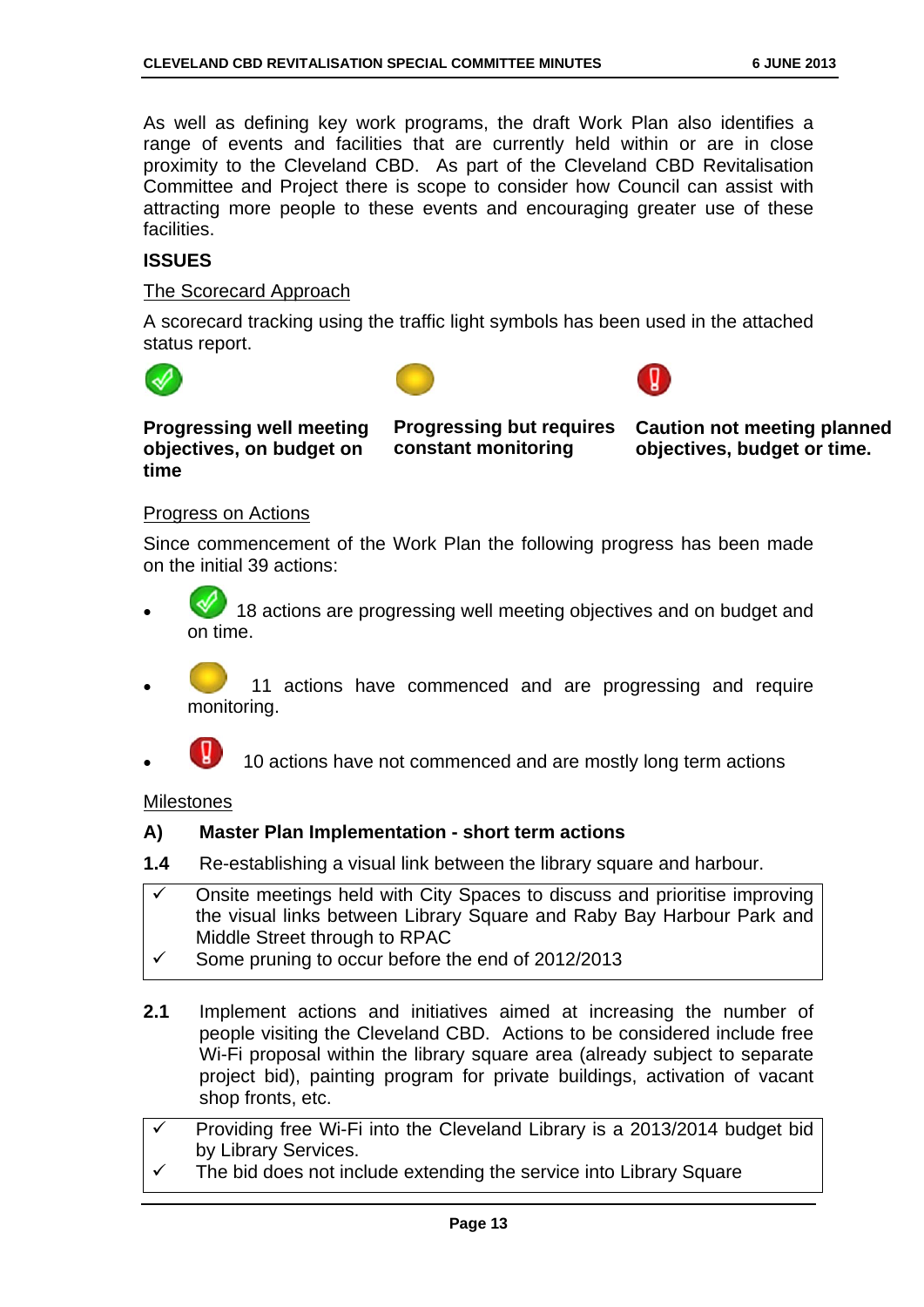- **4.3** RPAC activation built environment at RPAC
- $\checkmark$  Activation of all of the outside areas around RPAC is currently being investigated
- Events are being trialled outside the main buildings
- A portable stage has been constructed and is hosting free outdoor events
- **4.4** Investigation of night-time activities in the CBD. Empowerment of local businesses to drive investment in the CBD.
- Night time events at RPAC including outside the building are being used as a way of driving acceptance and attendance at night time events in the Town Centre – in addition to Raby Bay Harbour.
- **4.5** Investigate potential for Events Incentives package. Development of a standardised event management process
- Work has commenced on putting an incentives package together.
- A separate report is presented to Council to gain direction on possible incentives
- $\checkmark$  An incentive package will be presented to Council at the August meeting

#### **B) Management of Cleveland CBD Development Incentives Program**

- **1.1** Finalisation, adoption and implementation of administration aspects and rules regarding the operation of the incentives program (i.e. business rules, administration procedures, administration of fee and charge concessions including rating and utility charge concessions). (\$1.5m in infrastructure concessions)
- $\checkmark$  CBD Development Incentives Package Fact Sheet completed
- Administrative arrangements are being put in place

#### **C) Economic Analysis incorporating Council land investigations and requirements**

- **3.1** Review of Council office and library requirements in terms of location, size, configuration and preferred ownership arrangements.
- $\checkmark$  The Strategic Accommodation Review has commenced.
- The project will be completed by 30 June 2013
- **4.1** Undertake a review of 2006 strategic car parking review to determine number of off road public car parks required to be provided, preferred location and viable financial options for delivery.

| $\checkmark$ | The Strategic Car Park Review will commence shortly                                                        |
|--------------|------------------------------------------------------------------------------------------------------------|
| $\checkmark$ | The project will be managed by City Planning and Environment with the<br>assistance of City Infrastructure |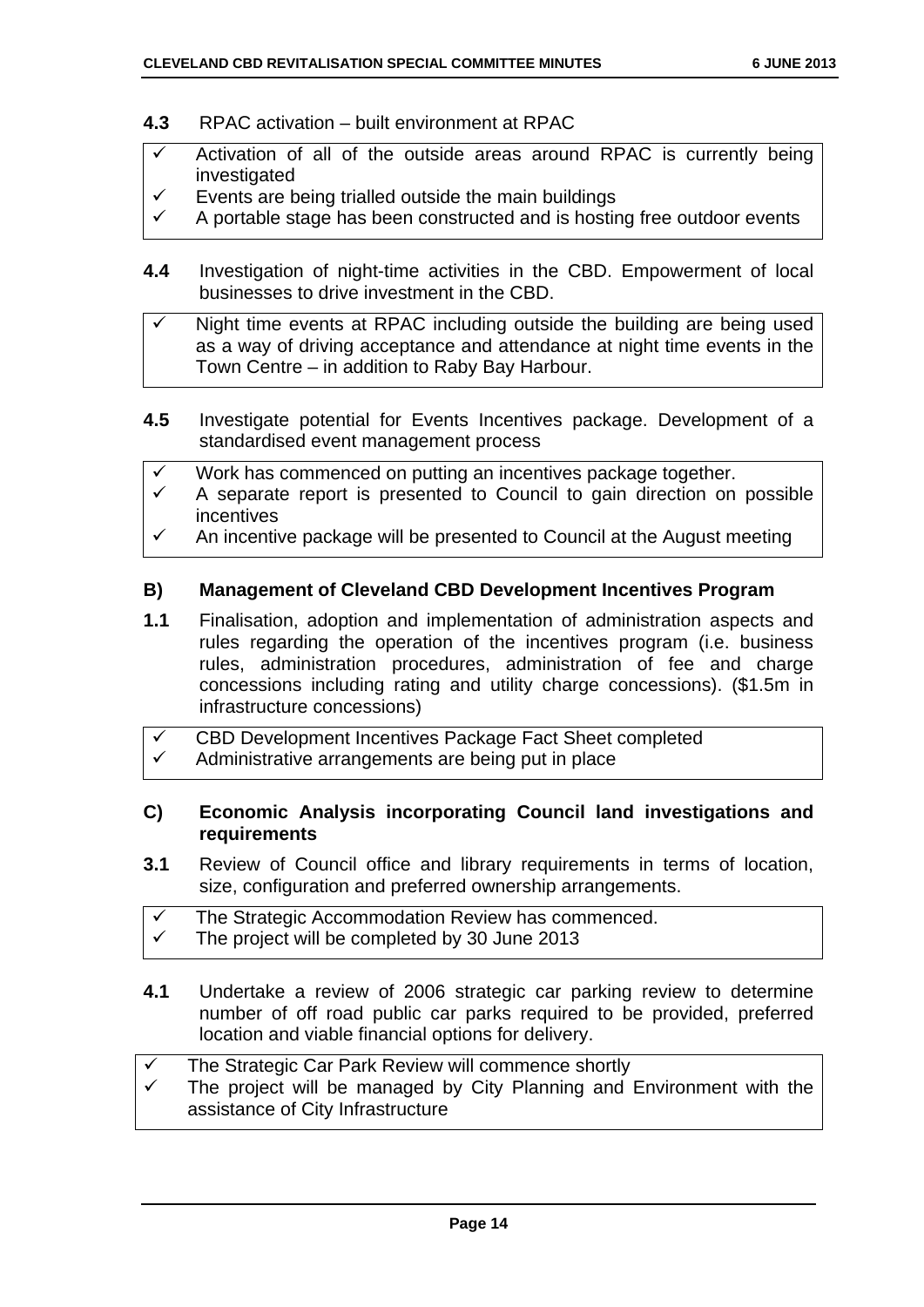#### **5.1 Economic Baseline, 5.2 Role and Function of CBD, 5.3 Revitalisation Strategy, 5.4 Implementation**

- $\checkmark$  The above Cleveland Commercial Investment Attraction Strategy has been awarded.
- $\checkmark$  The contract was awarded on the basis of Stage 1 and 2 to be completed on 30/06/13
- $\checkmark$  Further stages will commence on 01/07/13 for completion by August 2013

#### **D) Project Management and Governance**

- **5.1** Preparation of detailed communication strategy to engage with business community and potential investors. Key elements to include:
	- Marketing strategy long term communications program marketing the Cleveland CBD, the master plan, precincts within the CBD and the incentives program
	- Communications package to landowners located within the CBD area
	- Preparation of media releases
	- Coordination with EDQ as part of Cleveland PDA process

Additional project work

#### **E) Cleveland CBD Users' Profile**

An in-depth survey of residents and visitors within the Cleveland CBD will be undertaken as a way of determining how the CBD is currently being used and to gain perceptions of the CBD. The findings will assist in developing a long-term strategy for the CBD renewal. The project, which will be added to the Work Plan is being undertaken by City Futures and includes using new community engagement software called Engagement HQ.

Users' Profile Project has commenced, including:

- $\checkmark$  Review of previous engagement data
- $\checkmark$  Community and socio-economic profiling
- $\checkmark$  Audit of existing businesses and organisations within Cleveland CBD
- $\checkmark$  Online Engagement software approved and procured (\$7,000)
- $\checkmark$  Online and intercept surveys designed to record users' experiences

#### **STRATEGIC IMPLICATIONS**

The revitalisation of the Cleveland CBD is recognised as a strategic priority of Council. Implementation of the Cleveland CBD Revitalisation Work Plan will guide future work related to the revitalisation of Cleveland CBD and assist with delivering the short, medium and long term outcomes of the Cleveland CBD Revitalisation Committee.

The Communications Group have commenced the above marketing strategy which includes a \$75,000 commitment to the promotion of the Development Incentives Package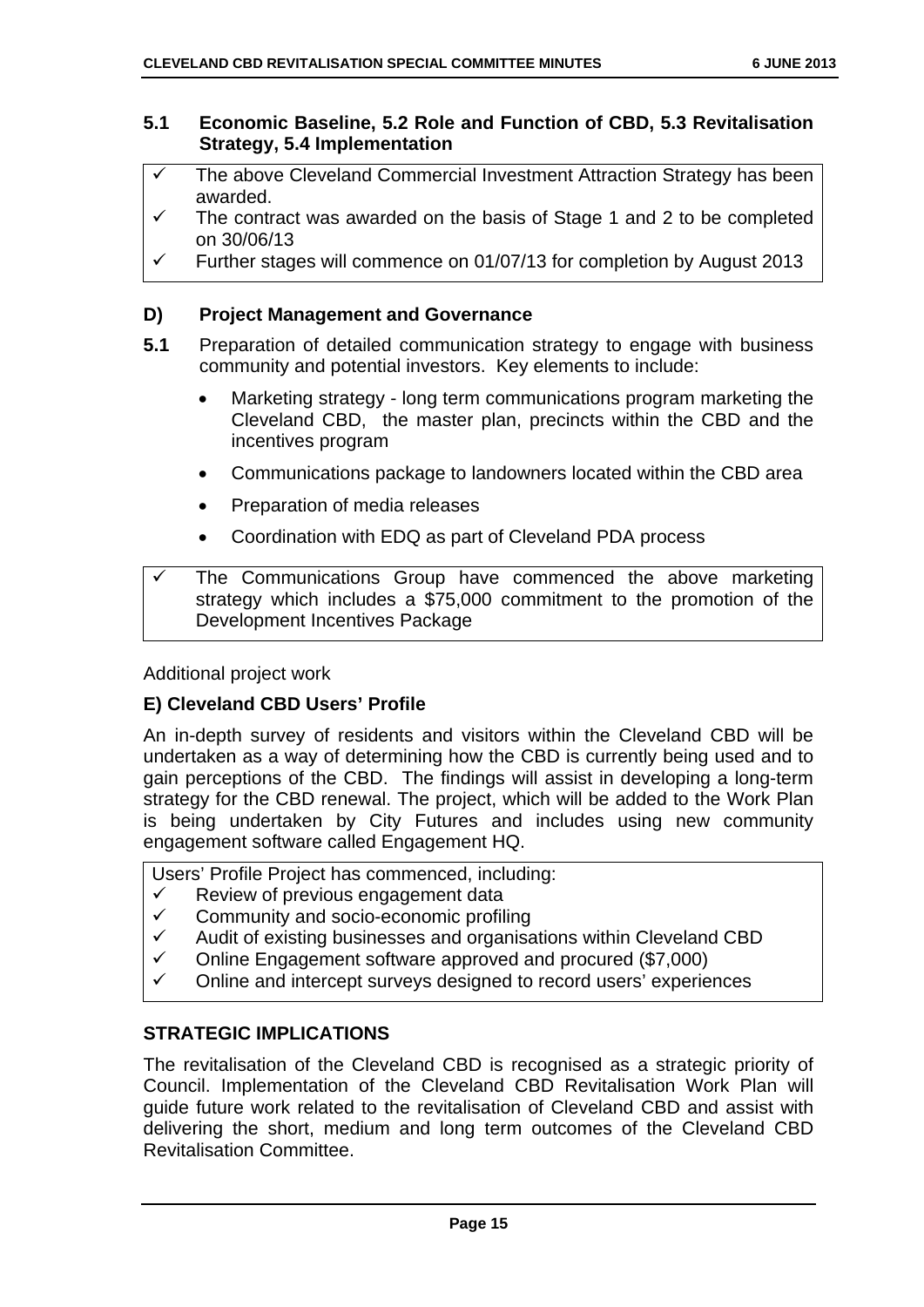#### **Financial**

The work tasks for 12/13 have been estimated at \$135,000.

To date (13/5/2013) \$110,000 has been committed from the allocated \$135,000 in the 2012/2013 financial year.

An allocation of \$10,000 will be required by City Spaces for tree pruning and it is expected that the full budget amount will be committed by the time this report goes to Council.

The Communications Group have indicated that the \$75,000 allocated for the communication strategy is currently on time for delivery in the current financial year.

#### **People**

The implementation of the Cleveland CBD Revitalisation Work Plan and associated work programs is requiring work to be undertaken across a range of departments and groups within Council. The draft Cleveland CBD Revitalisation Work Plan assigns responsibility to appropriate areas of Council for each of the activities and tasks. Recognising the significance of the Cleveland CBD Revitalisation Project it is expected that Council groups will work collaboratively to implement the plan.

#### **Alignment with Council's Policy and Plans**

The recommendation of this report and the Cleveland CBD Revitalisation Work Plan support a range of Council strategic priorities including green living, wise planning and design, a supportive vibrant economy, strong and connected communities and embracing the bay.

#### **Consultation**

City Planning and Environment is coordinating the projects across various Council Groups. Each Group Manager has been asked to provide feedback and a status update on the progress of their projects.

#### **OFFICER'S/COMMITTEE RECOMMENDATION**

| Moved by:    | <b>Cr M Elliott</b> |
|--------------|---------------------|
| Seconded by: | <b>Cr M Edwards</b> |

**That Council resolve to:** 

- **1. Note the progress of the implementation of the Cleveland CBD Revitalisation Work Plan; and**
- **2. Add the Cleveland CBD Revitalisation Users' Profile project to the Work Plan.**

#### **CARRIED**